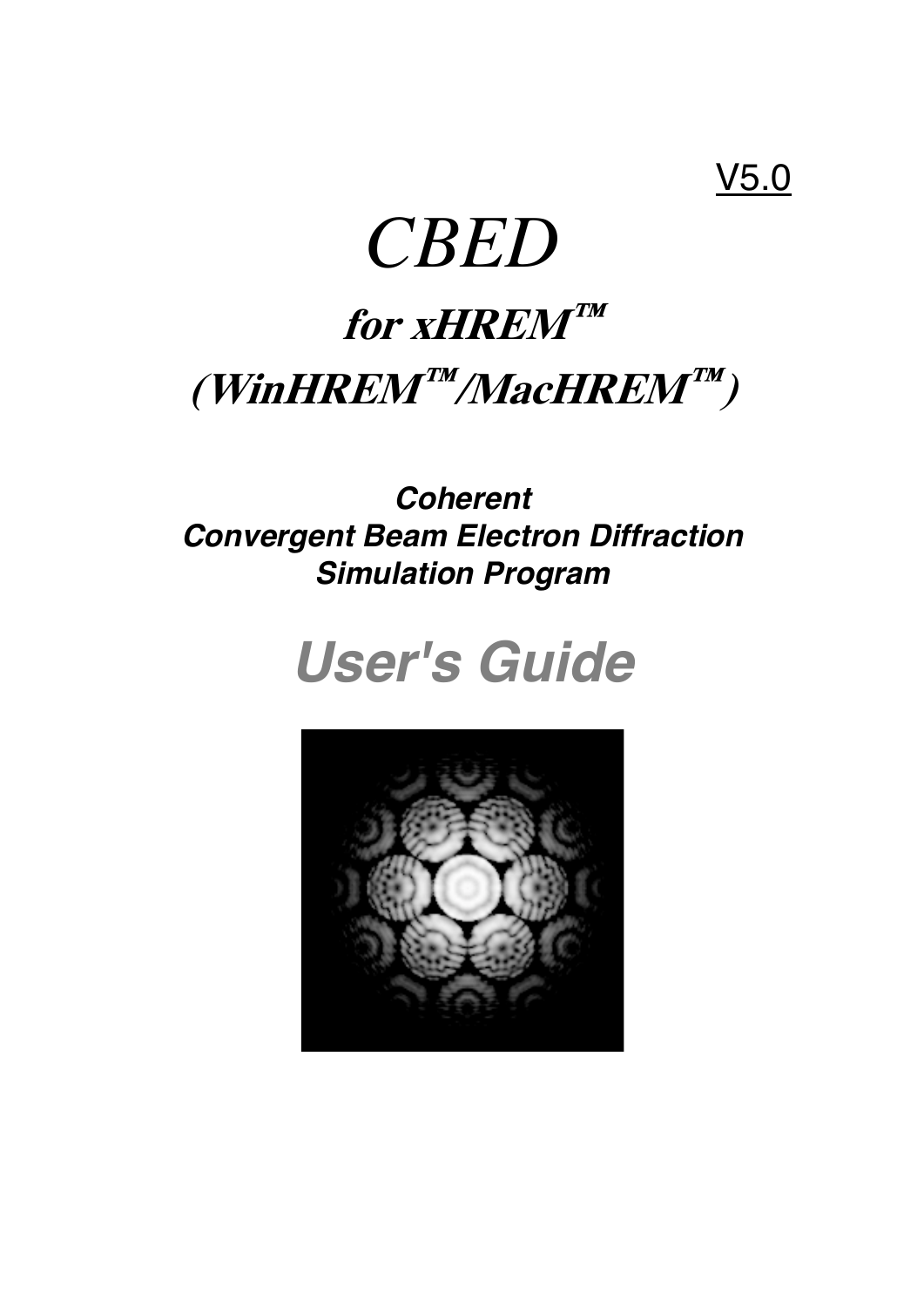### **CBED for xHREM**

### **Coherent** Convergent Beam Electron Diffraction Simulation Program

### *User's Guide*

### **Contents**

- Introduction
- **n** Installation
- **E** Let's Start Tutorials Data Preparation Dynamical Scattering Calculation Gray-scale CBED Images Display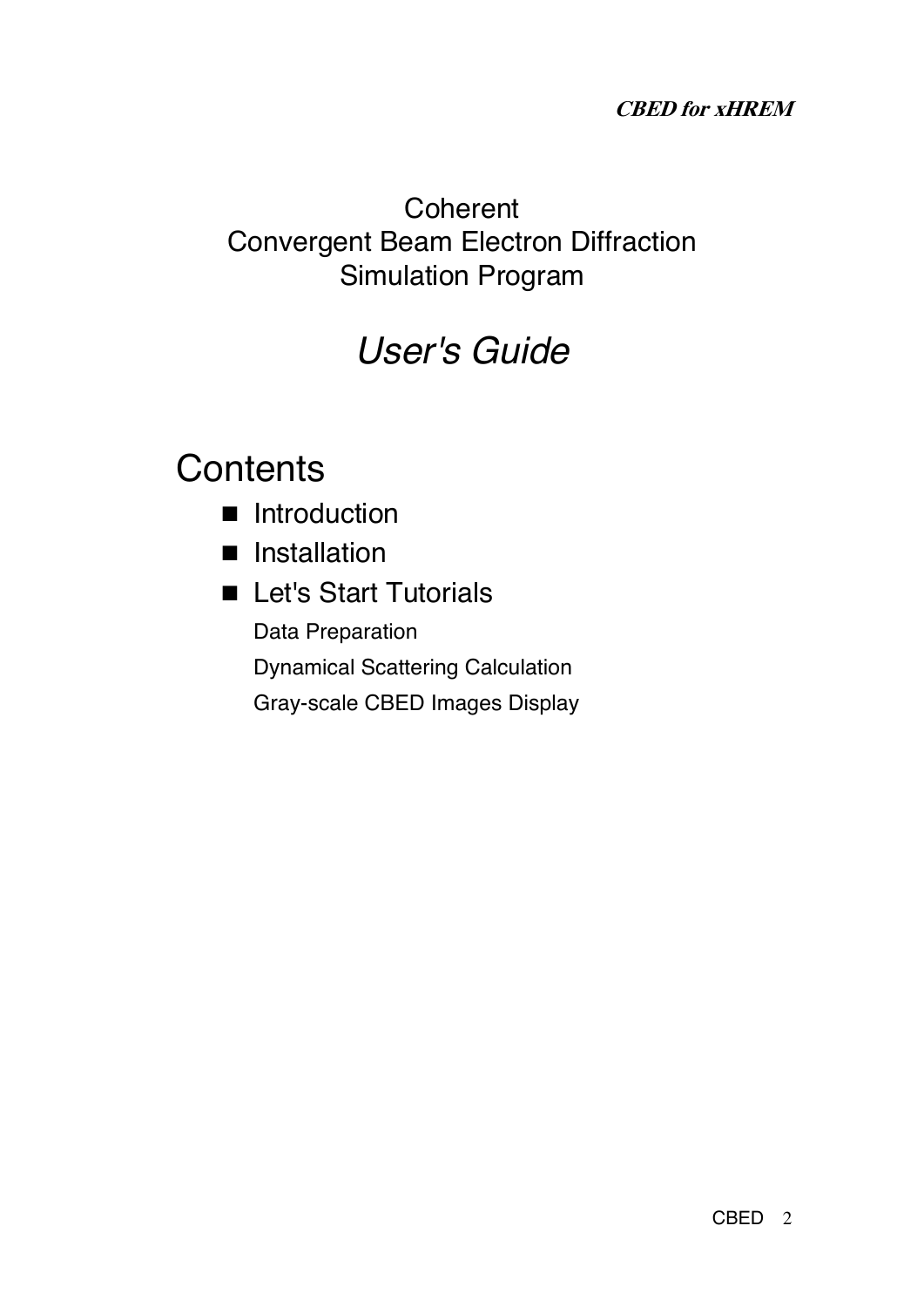### **n** Introduction

This is a program to simulate convergent beam electron diffraction (CBED) patterns. This program is designed as an optional function of **xHREM***™* **(WinHREM***™***/MacHREM***™***)**, a program suite simulating a highresolution electron microscope image for Windows/Mac OS.

*xHREM™* has the following features.

#### Concept of xHREM™

1. User Friendly Graphical Interface

*xHREM*<sup>™</sup> employs user friendly Data Generation Utilities based on the Graphical User Interface for Windows or Mac OS.

*xHREM*<sup> $M$ </sup> is general-purpose software that can be used to simulate all the images expected from any crystal systems, defect structures and interfaces. Although data generation for such general-purpose software normally becomes complex, a novice user can easily generate his/her data by using the graphical Data Generation Utilities with minimum requirements for the special knowledge.

#### 2. Reliable and Efficient Algorithm

*xHREM*<sup> $M$ </sup> emerges from the HREM image simulation programs based on FFT multislice technique developed at Arizona State University, USA (see References). This is one of the most reliable and efficient HREM image simulation programs.

#### 3. High Quality Image Output

Numerical data such as projected potential, wave function propagating the specimen, simulated image intensities could printed as high quality gray scale maps (Bitmap) by using Output Graphic Utilities. Numerical value of each pixel of the gray scale can be exported for further analysis with other software.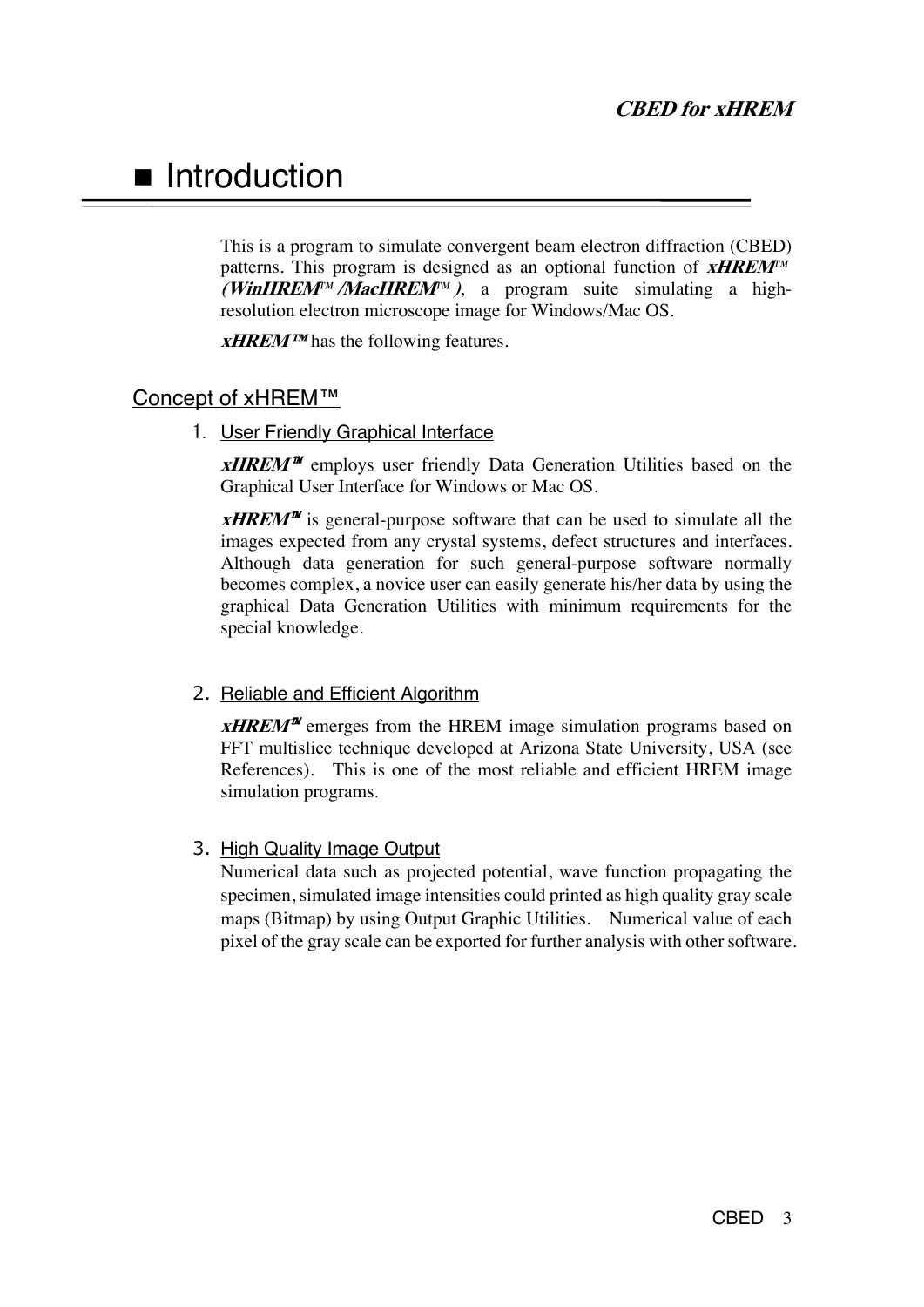### **n** Installation

CBED program (32bit version) and some sample data should be already installed into your hard disk, when you have installed xHREM Simulation Suite.

In the case of CBED program (64bit version) please copy it manually to Programs folder of xHREM (CBEDxx.exe is not an installer).

When you purchase CBED program as an additional order, you have to update your user key. This update can be done by using Remote Update System (RUS). When you send current key information, then we will send back information to update your key.

#### How to evaluate xHREM without a user key (v4.1 or later)

When a user key is not recognized, xHREM will run as a demonstration version. Then, you cannot calculate dynamical scattering using MultiGUI, However, you can get an experience on how to create an input data using the graphical user interface. Furthermore, for the sample data you can go through the steps for image simulation using the pre-calculated data that are included in the installer.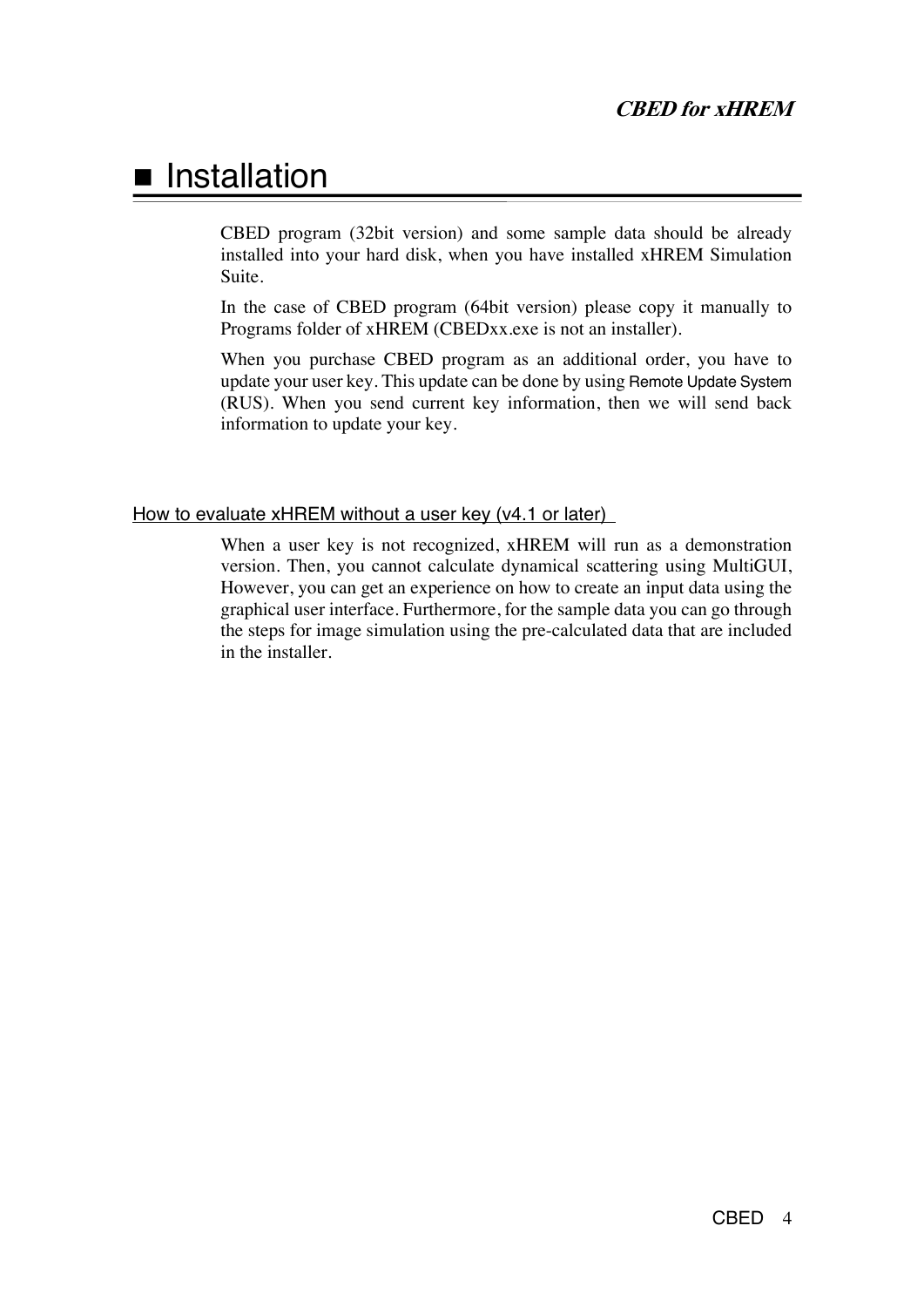### **E** Let's Start Tutorials

### Data Preparation

Most of the data for scattering calculation control will be prepared by using "MultiGUI". A set of data specific to the CBED simulation will be specified in the optional windows. Please consult xHREM User's Manual about the general scattering calculation controls.

A sample data for GaAs (GaAs011c.WS1) will be provided with the program.

When you use xHREM as a demonstration version, you cannot save an input data nor execute actual calculation. However, for the sample data you can go through the steps for image simulation using the pre-calculated data.

In order to set up the optional data specific to the CBED simulation, click " CBED" from the Options at the bottom of the MultiGUI WORKSHEET.

| Options.       |     |       |            |
|----------------|-----|-------|------------|
| <b>DIFFUSE</b> | --- | -다세 - | Model View |

Then, the following window will open: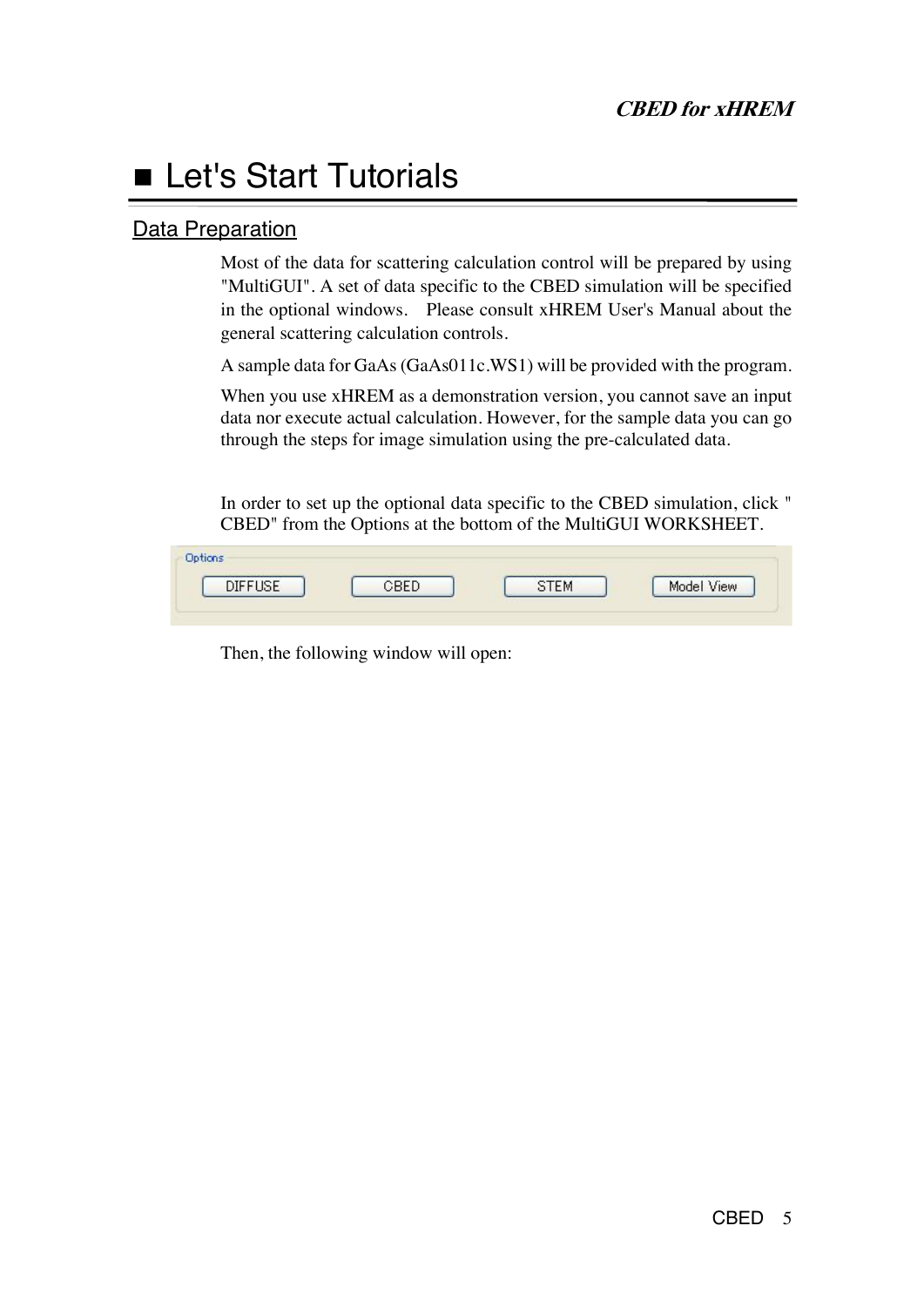### **CBED for xHREM**

#### *Basic tab*

|                | $\mathbf{x}$<br>$\Box$ $\Box$<br><b>GBB</b> CBED Parameters                                 |
|----------------|---------------------------------------------------------------------------------------------|
|                | Basic<br>Option                                                                             |
| $1 +$<br>$2 +$ | <b>Calculation Control</b><br>Resolution: Nomal                                             |
|                | Disk diameter: @ Maximum<br>Max<br>/Angstrom                                                |
|                | Output Control<br>Numerical Map<br>Linear<br>Every 1<br>Slices                              |
|                | Export Data for Gray Scale Map<br>Every   1<br>Slices<br>Export after each Phase Grating(s) |
| $5 +$          | Point<br><b>Probe Position</b><br>$\times: 0$<br>Y: [0]                                     |
|                | Optical Parameters<br>Third order $Cs$ $ 0 $<br>mm                                          |
|                | Defocus: 0<br>Angstrom<br>Fifth order Cs: 0<br>mm                                           |
|                | OK<br>Cancel                                                                                |

1. Resolution

Resolution in Fourier space for the scattering calculation will be selected from the following pull down list:

Usually, "Normal" or a higher resolution should be used. ("Test" and "Low" may be used to check the data.)

A sampling interval in Fourier space (Resolution) determines a model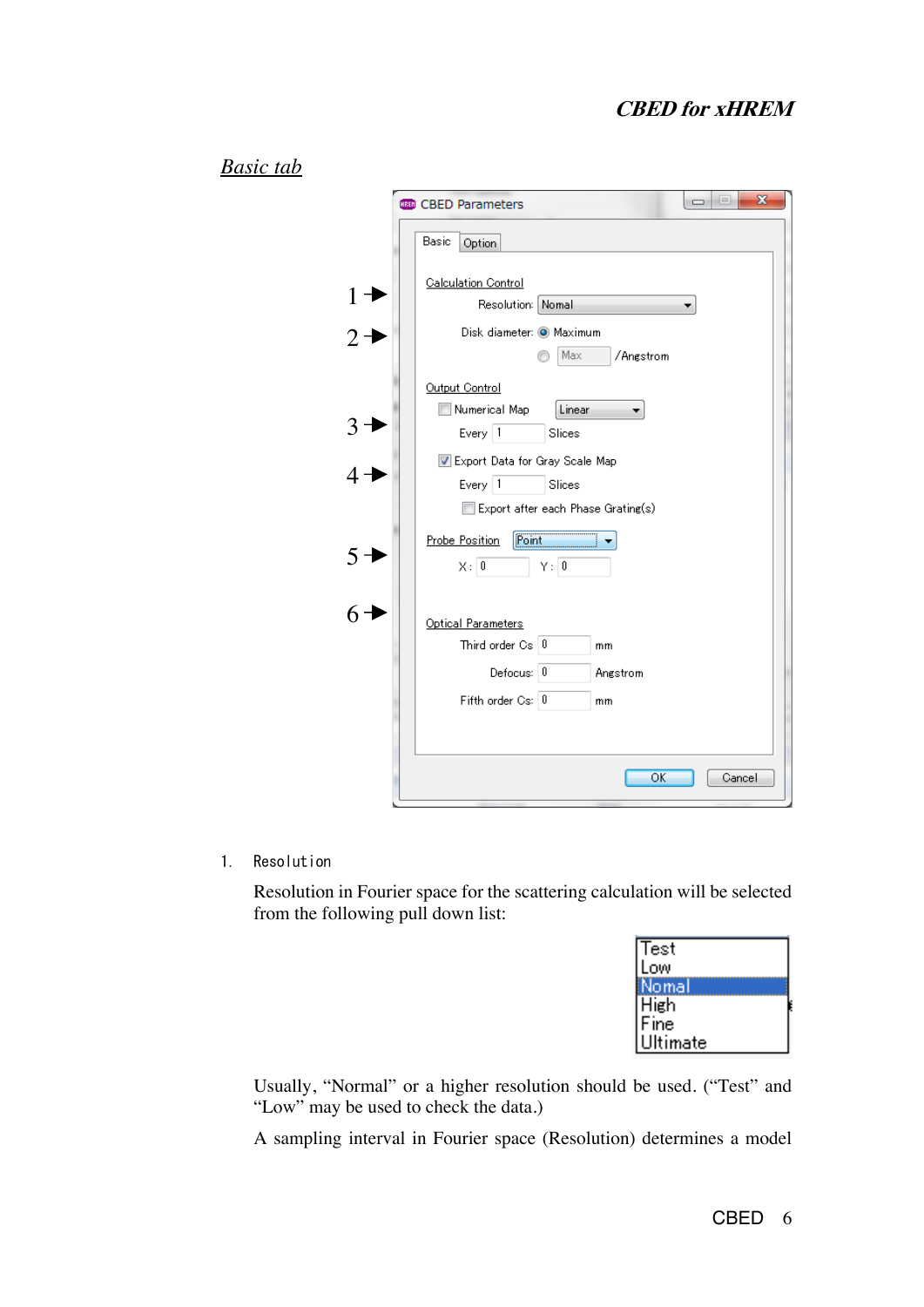size (super-cell) in computation. A finer sampling interval in Fourier space (higher the resolution) results in a larger super-cell, and the number of sampling points will increase.

**TIPS:** A high-resolution CBED simulation requires a fine sampling interval in Fourier space, and thus requires a long computation time. Therefore, it is advisable to check the calculation data at a lower resolution before performing a simulation at the final resolution.

| n              | Resolution | FT space interval<br>(Target value) | Super-cell size<br>(Target value) | Sampling<br>points* |
|----------------|------------|-------------------------------------|-----------------------------------|---------------------|
|                | Test       | 0.08/A                              | 12.5 A                            | 100(128)            |
| $\overline{2}$ | Low        | 0.04                                | 25                                | 200 (256)           |
| 3              | Normal     | 0.02                                | 50                                | 400 (512)           |
| 4              | High       | 0.01                                | 100                               | 800 (1k)            |
| 5              | Fine       | 0.005                               | 200                               | 1600(2k)            |
| 6              | Ultimate   | 0.0025                              | 400                               | 3200 (4k)           |

Required sampling points and sampling interval of the Fourier space for each resolution setting

\*The number of the sampling points is estimated for a rectangular unit cell assuming the Range (d\*: a limit of calculation in Fourier space) of 4.0/A.  $(d^*=5/A)$  gives the same sampling points in power of two.) Super-cell size  $= 1/(FT)$  space interval)

Real space sampling interval =  $1/2d^*$ 

Sampling points (power of two)  $> 2d^*/(FT)$  space interval)

An approximate number of the sampling points is given by 2 x Range /(sampling interval).

**TIPS:** The limit of calculation in Fourier space will be specified by "Range" parameter at Preferences/Dynamical calculation. The numbers of the sampling point will increase proportionally with the limit of calculation in Fourier space. For an oblique system the required number of pixels becomes larger than these number shown here.

**TIPS:** A super-cell size is an inverse of the sampling interval of the Fourier space. The input model will be repeated to conform to the supercell size. Thus, a model size (super-cell) in computation is a multiple of the input unit size. Then, a real sampling interval is calculated as an inverse of the model size.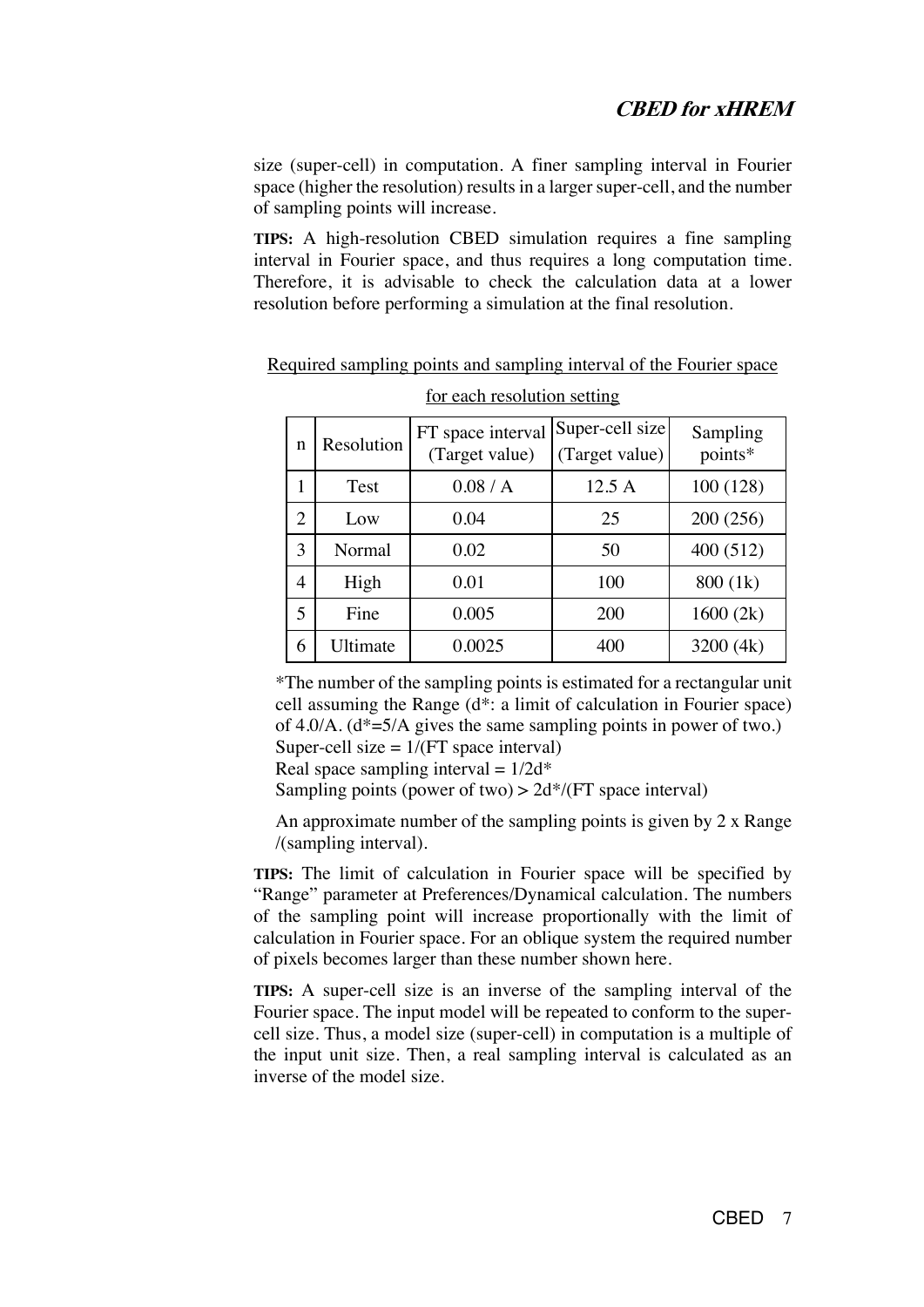2. Disk diameter

Specify the CBED disk diameter (not a radius), which is equal to the beam convergence. If you want to set the disk largest but not overlapped, you may simply select "Max."

3. Numerical Map

On/off control for the numerical map output. The output may be "Linear" or "Log" scale. Output interval is specified in terms of slice. Output format defined in the Preferences will be used.

4. Export Data for Gray Scale Map

On/off control for the numerical data output onto a file, which is required for generating gray scale CBED patterns. Output interval is specified in terms of slice.

5. Probe Position: Point/Line

Probe position in the unit cell can be specified. This is an irreverent parameter, if there is no overlap region between the disks.

Point: Single CBED calculation at the specified probe position.

Line: Multiple CBED calculations at the probe positions on the specified line. The result at each point will be saved to the separate file. The start and end points, and the number of points will be specified as follows:

6. Optical Parameters

You can also specify a spherical aberration (third order) coefficient, a defocus value and a fifth order spherical aberration coefficient. This is also an irreverent parameter, if there is no overlap region between the disks.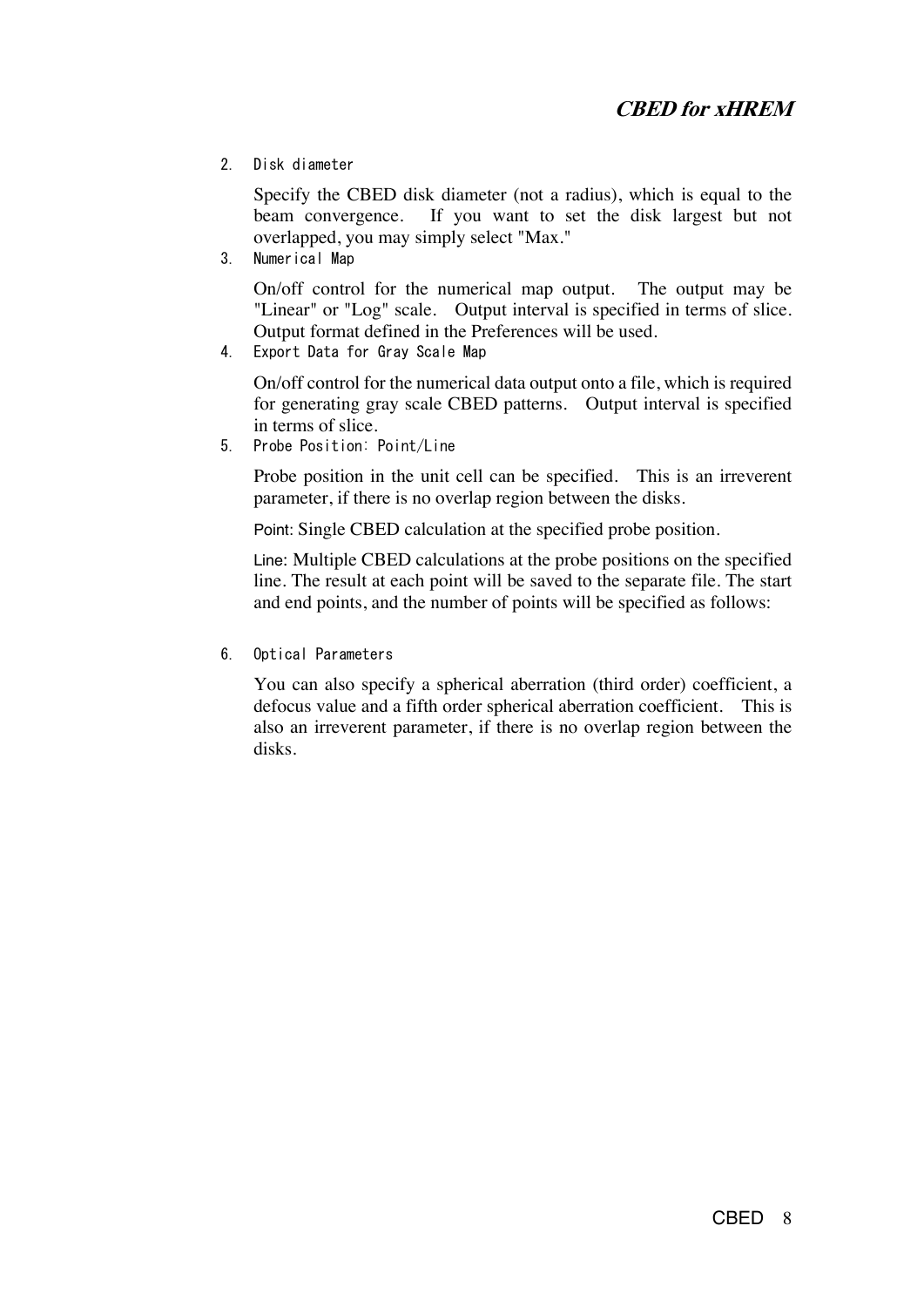| <b>Option tab</b> |                                   |                  |             |
|-------------------|-----------------------------------|------------------|-------------|
|                   | <b>CBED Parameters</b>            |                  | ×<br>$\Box$ |
|                   | Option<br>Basic                   |                  |             |
| $1 \rightarrow$   | Optional Optical Parameters       |                  |             |
|                   | $(A1)$ C12: $0$<br>nm             | 0                | deg.        |
|                   | (Coma) C21: $\boxed{0}$<br>nm.    | 0                | deg.        |
|                   | (A2) C23: 0<br>nm                 | $\mathbf 0$      | deg.        |
|                   | C32: 0<br>$\mu$ m                 | 0                | deg.        |
|                   | $($ A3 $)$ C34: $ 0 $<br>$\mu$ m  | 0                | deg.        |
|                   | C41: 0<br>mm                      | 0                | deg.        |
|                   | C43: 0<br>mm                      | $\theta$         | deg.        |
|                   | $(A4)$ C45: $\boxed{0}$<br>mm     | 0                | deg.        |
|                   | C52:<br>mm                        | 0                | deg.        |
|                   | C54: 0<br>mm                      | 0                | deg.        |
|                   | ( A5) C56: 0<br>mm                | $\boldsymbol{0}$ | deg.        |
|                   | Wave aberration : Cnm/(n+1)       |                  |             |
| $2 \rightarrow$   | <b>O</b> Use CBED Extension 64bit |                  |             |
|                   | ◯ Use CBED Cluster 64bit          |                  |             |
|                   |                                   |                  |             |
|                   |                                   |                  |             |
|                   |                                   |                  |             |
|                   |                                   | <b>OK</b>        | Cancel      |

1. Higher Order Optical Parameters

High order geometrical aberration coefficients up to 5th order can be specified here. Although various definitions of the coefficients appear in the literatures, we simply define them in terms of wave aberration as

$$
\frac{C_{nm}}{(n+1)}\alpha^{(n+1)}\cos m(\phi-\phi_{nm}).
$$

2. Execution Module Selection

The regular 64-bit module can be elected for CBED.

*NOTE:* **CBED simulation will use a large number of the sampling points as shown above in real space as well as in Fourier space. Therefore, you will get a huge amount of the list output, when you try to print out the whole area of the potential distribution or the scattering distribution.**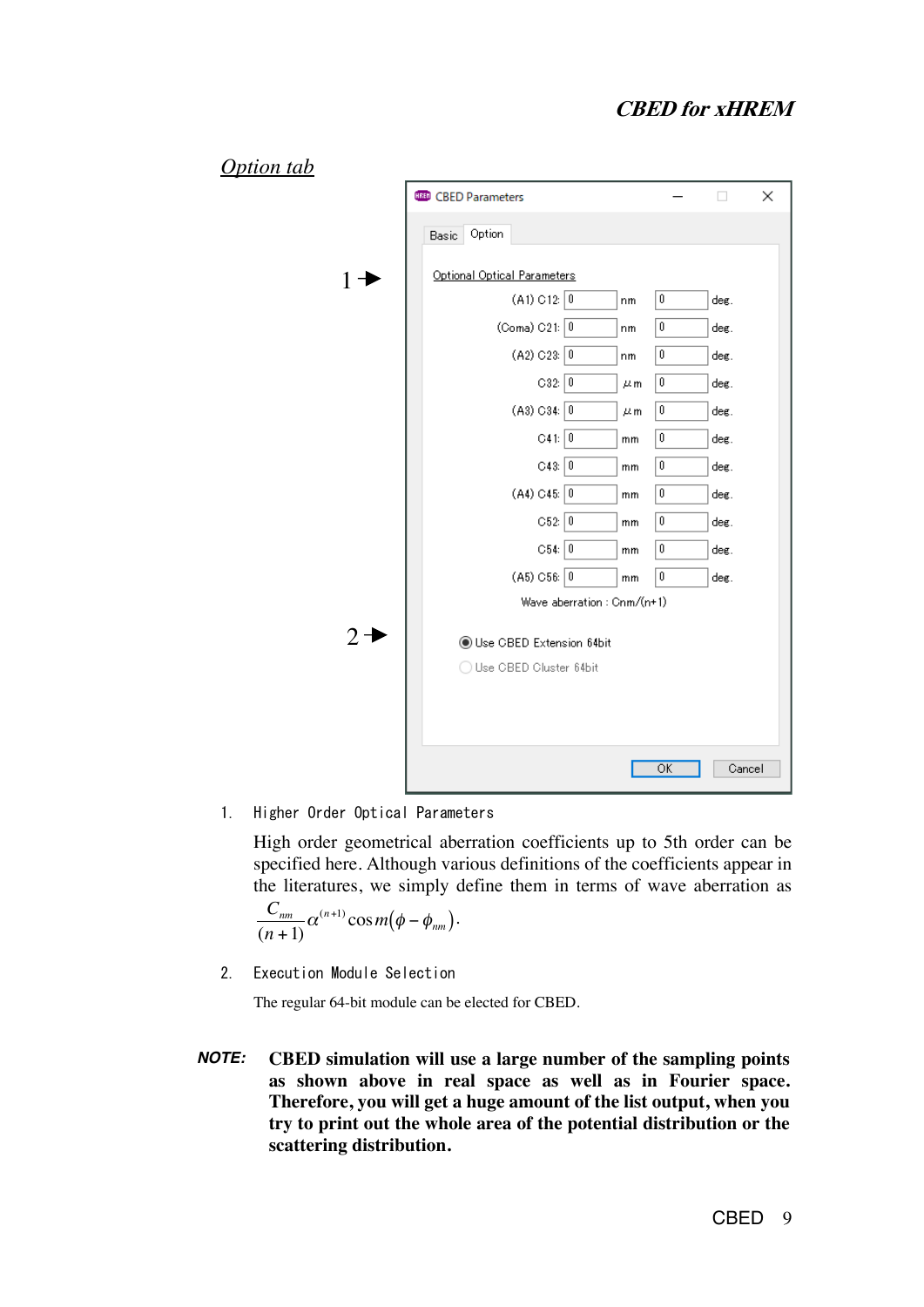### **Dynamical Scattering Calculation**

1. Create the general scattering calculation controls in the main WORKSHEET.

**TIPS:** To calculate elastic scattering to high-angle, a calculation range of  $s=1.5-2.0/A$  (d\*=3.0-4.0/A) or higher will be set by Preferences -> Dynamical calculation > Range. However, "Doyle-Turner" cannot be used above s=2.0/A. You have to select "Weikenmeier-Kohl" foa a calculation over s=2.0/A.

- 2. Set up the optional data for CBED simulation.
- 3. Save the new data using "Save" or "Save As" from the File menu of the MultiGUI. (Before saving the data you can't select the Execute command.)

When you are using xHREM as a demonstration version, skip the steps after this, since you cannot save an input data nor execute actual calculation.

- 4. Launch CBED program by choosing "Execute CBED" from the File menu of the MultiGUI.
- 5. A window showing the progress of the calculation appears.

When an execution terminates normally, you will get the message "Execution completed. Congratulation!"

6. You can save the result window by choosing "Save As…" from the File menu of the result window.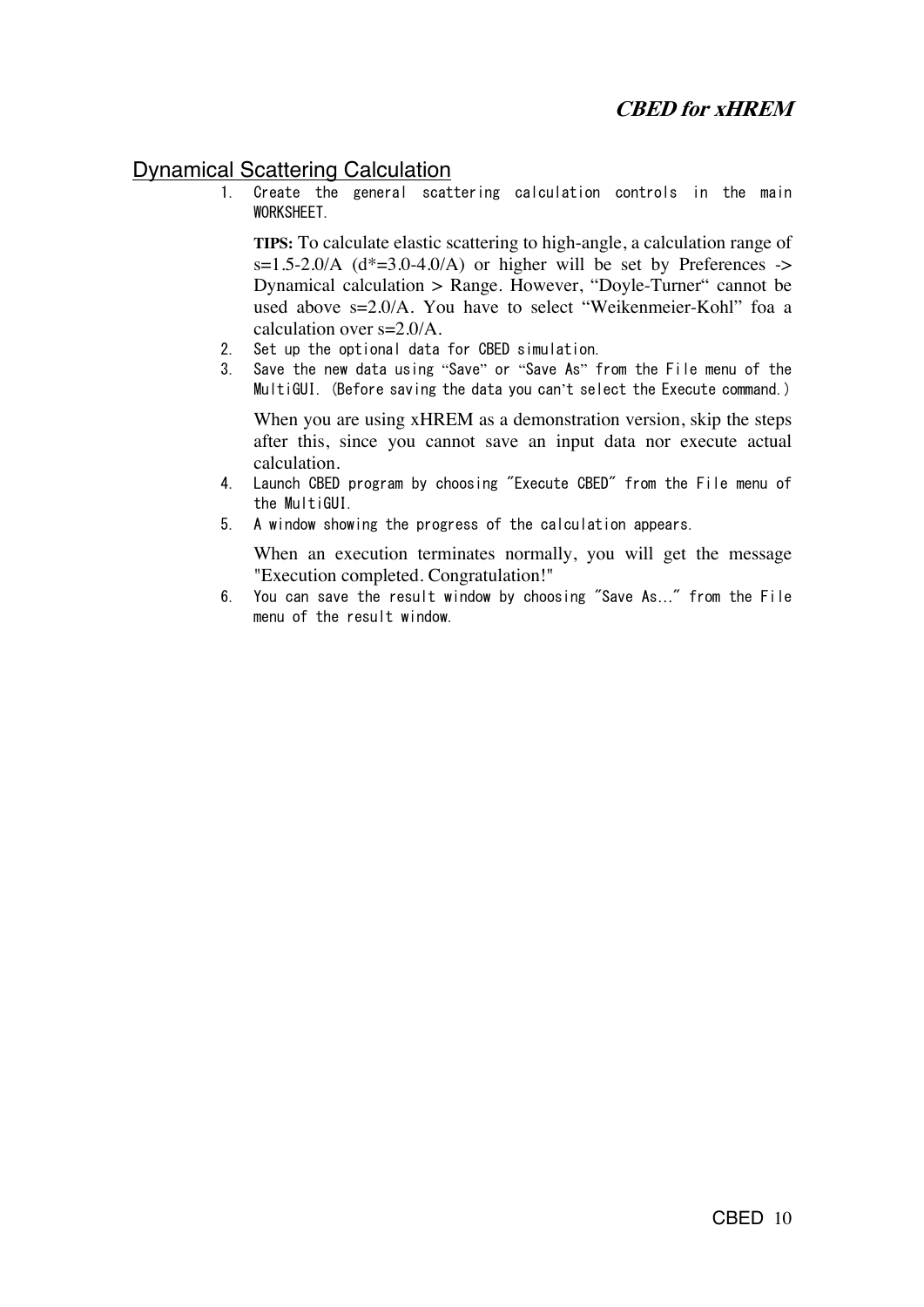#### **CBED for xHREM**

#### Gray-scale CBED Images Display

Gray scale CBED patterns will be generated by using the "ImageBMP" utility. Please consult xHREM User's Manual about the general usage of ImageBMP.

The scattering data for CBED has been output to a .ED file.

To display a gray scale CBED pattern, do this:

- 1. Launch ImageBMP.
- 2. Select an ".ED" file with your sample name in the file selection dialog.

When you cannot find your ED file, confirm that the file type specification is "ED Data (\*.ED)."

In the case you are using xHREM as a demonstration version, you can use a provided pre-calculated data (GaAs011c.ED).

The following window will be appeared.

| SnO2test.ED - xImageBMP                                   |                                           |  |
|-----------------------------------------------------------|-------------------------------------------|--|
| Window<br>Eile Edit<br>$He$ lp                            |                                           |  |
| Title: SnO2 test calculation                              |                                           |  |
| <b>Uhit Cell</b>                                          |                                           |  |
| 0.084 / Angstrom b: 0.084 / Angstrom<br>a:                | angle:<br>90.0                            |  |
| 4 points ) (<br>€                                         | 4 points) (cosine<br>$0.000$ )            |  |
| Display Range                                             |                                           |  |
| b: 0<br>a: 0<br>$\leftarrow$ 1                            | $\left\langle \rightarrow\right\rangle$ 1 |  |
| <b>Image Size</b>                                         | Display Limit                             |  |
| Height:<br>4 pixels                                       | Minimum<br>Low:                           |  |
| Width:<br>4 pixels                                        | High:<br>Maximum                          |  |
| 36<br>pixels/(1/Angstrom)                                 | Survey                                    |  |
| Image Selection (Diffraction)<br><b>Reverse Constrast</b> |                                           |  |
| Slice: 1<br>v                                             |                                           |  |
| Amplitude<br>v<br>Show:                                   |                                           |  |
|                                                           | Generate                                  |  |
|                                                           |                                           |  |

- 3. Select a specimen thickness (slice number) from "Slice" pull-down.
- 4. Select a display scheme from the "Show" pull-down.
- 5. When finishing setups, click "Generate" to display a CBED pattern.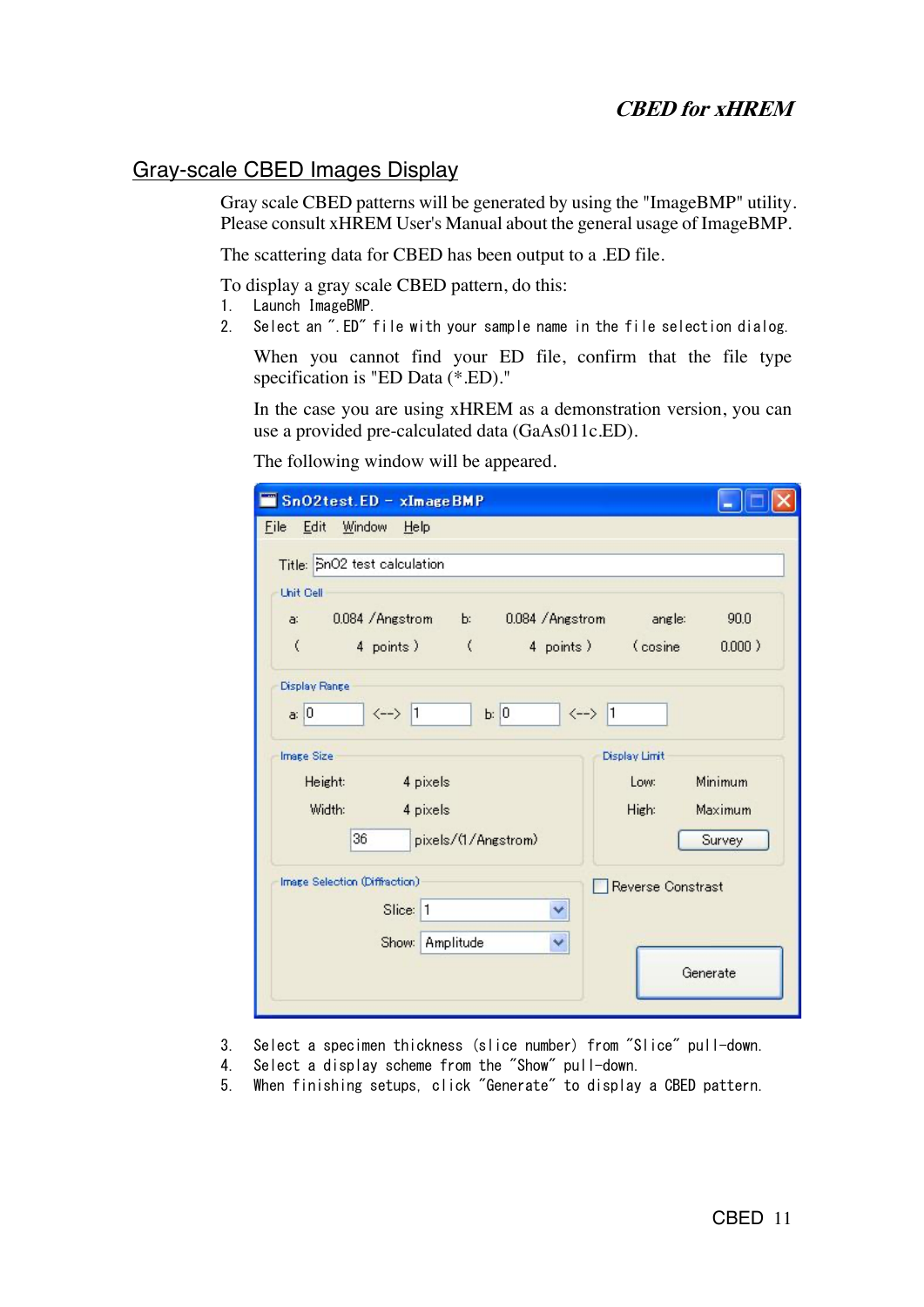### FA<sub>(</sub> Frequently Asked Questions

This chapter will answer to Frequently Asked Questions with Q&A style

#### CBED Extension

Q301: High angle area is not displayed.

- Q302: Does HOLZ lines appear under the projection approximation?
- Q303: Can we calculate a Large-angle CBED (LACBED, Tanaka pattern)?

Q304: How can we improve HOLZ line accuracy?

#### **CBED Extension**



**Q301** High angle area is not displayed.



A The output range of CBED pattern is specified by "Range" of "Dynamical Structure<br>Factor" in "Output Control" pane. Please check the unit (s ot d\*) and the specified output value.



Q302 Does HOLZ lines appear under the projection approximation?

A Yes, HOLZ lines will appear close to the correct positions even under the projection approximation. However, their intensities may not be accurate.



Can we calculate a Large-angle CBED (LACBED, Tanaka pattern)?



A In LACBED experiment, a sample is placed off the electron beam focus point. Then, only the transmitted beam selected by an aperture is recorded.

Since xHREM calculates a CBED pattern by creating the focused probe at the specimen entrance surface, LACBED cannot be obtained.